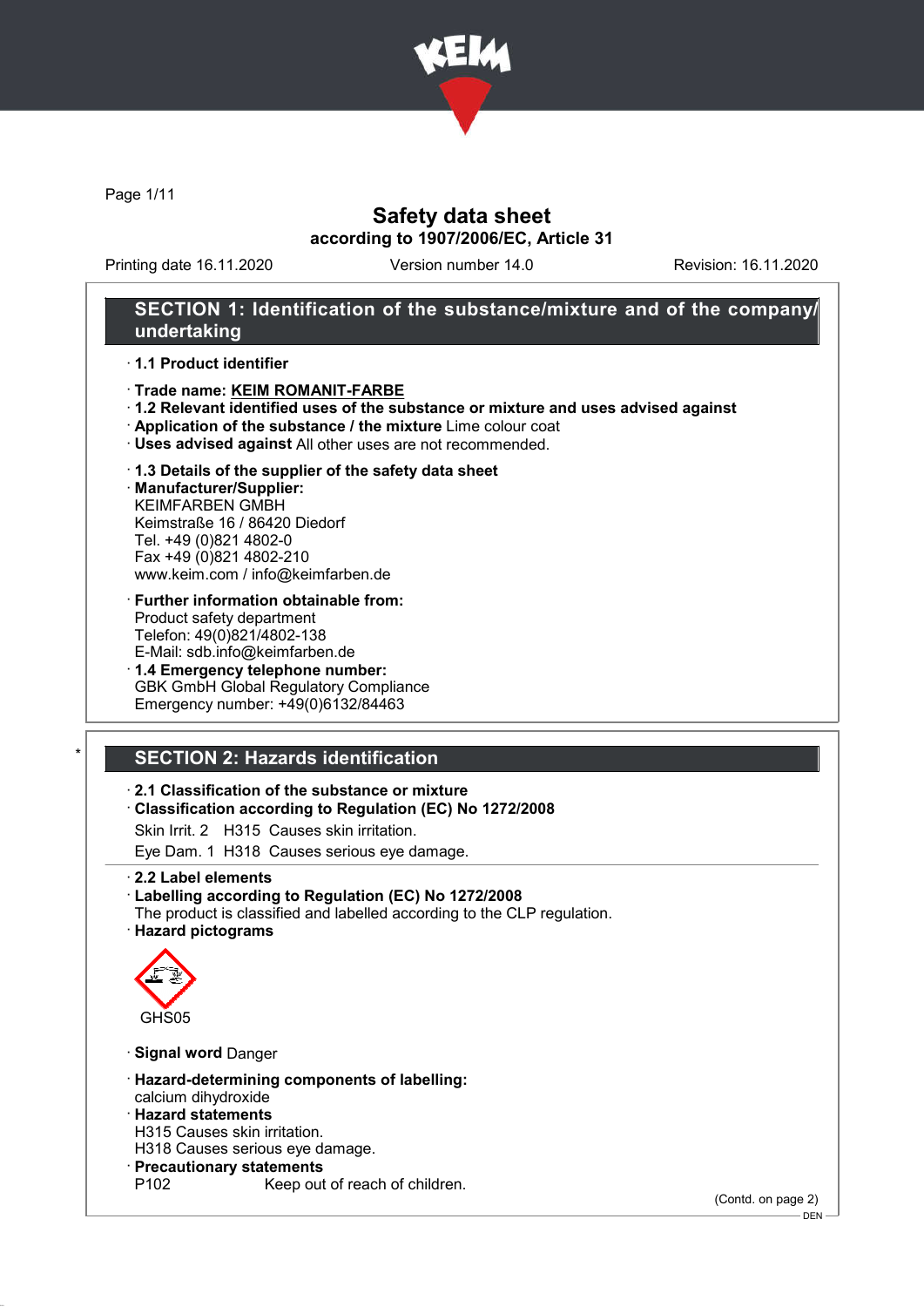

Page 2/11

## Safety data sheet according to 1907/2006/EC, Article 31

Printing date 16.11.2020 Version number 14.0 Revision: 16.11.2020

### Trade name: KEIM ROMANIT-FARBE

|                             | (Contd. of page 1)                                                                         |
|-----------------------------|--------------------------------------------------------------------------------------------|
| P <sub>280</sub>            | Wear protective gloves/protective clothing/eye protection.                                 |
|                             | P305+P351+P338 IF IN EYES: Rinse cautiously with water for several minutes. Remove contact |
|                             | lenses, if present and easy to do. Continue rinsing.                                       |
| P315                        | Get immediate medical advice/attention.                                                    |
| P302+P352                   | IF ON SKIN: Wash with plenty of soap and water.                                            |
| P332+P313                   | If skin irritation occurs: Get medical advice/attention.                                   |
| P362+P364                   | Take off contaminated clothing and wash it before reuse.                                   |
| · Additional information:   |                                                                                            |
|                             | EUH211 Warning! Hazardous respirable droplets may be formed when sprayed. Do not breathe   |
| spray or mist.              |                                                                                            |
|                             | . 2.3 Other hazards Alkaline product. Avoid contact with skin and eyes.                    |
|                             | · Results of PBT and vPvB assessment                                                       |
| $\cdot$ PBT: Not applicable |                                                                                            |

· vPvB: Not applicable

### SECTION 3: Composition/information on ingredients

· 3.2 Mixtures

· Description: Lime colour coat with dispersion-admixture and inorganic pigments

| CAS: 1305-62-0                                                                                                  | calcium dihydroxide                                                                                                                              | $>10 - 20%$ |
|-----------------------------------------------------------------------------------------------------------------|--------------------------------------------------------------------------------------------------------------------------------------------------|-------------|
| EINECS: 215-137-3<br>Reg.nr.: 01-2119475151-45-<br><b>XXXX</b>                                                  | Eye Dam. 1, H318; Skin Irrit. 2, H315; STOT<br>SE 3. H335                                                                                        |             |
| CAS: 13463-67-7<br>EINECS: 236-675-5<br>Index number: 022-006-00-2<br>Reg.nr.: 01-2119486799-10-<br><b>XXXX</b> | titanium dioxide [in powder form containing 1 % or<br>more of particles with aerodynamic diameter $\leq 10 \text{ }\mu\text{m}$<br>Carc. 2, H351 | $2.5 - 10%$ |

· Additional information: For the wording of the listed hazard phrases refer to section 16.

## SECTION 4: First aid measures

### · 4.1 Description of first aid measures

· General information:

When seeing the doctor we suggest to present this safety data sheet.

Immediately remove any clothing soiled by the product.

- · After inhalation: Supply fresh air; consult doctor in case of complaints.
- After skin contact:

Immediately wash with water and soap and rinse thoroughly.

Do not use solvents or thinners.

If skin irritation continues, consult a doctor.

### · After eye contact:

Rinse opened eye for several minutes under running water. Then consult a doctor.

(Contd. on page 3)  $-$  DEN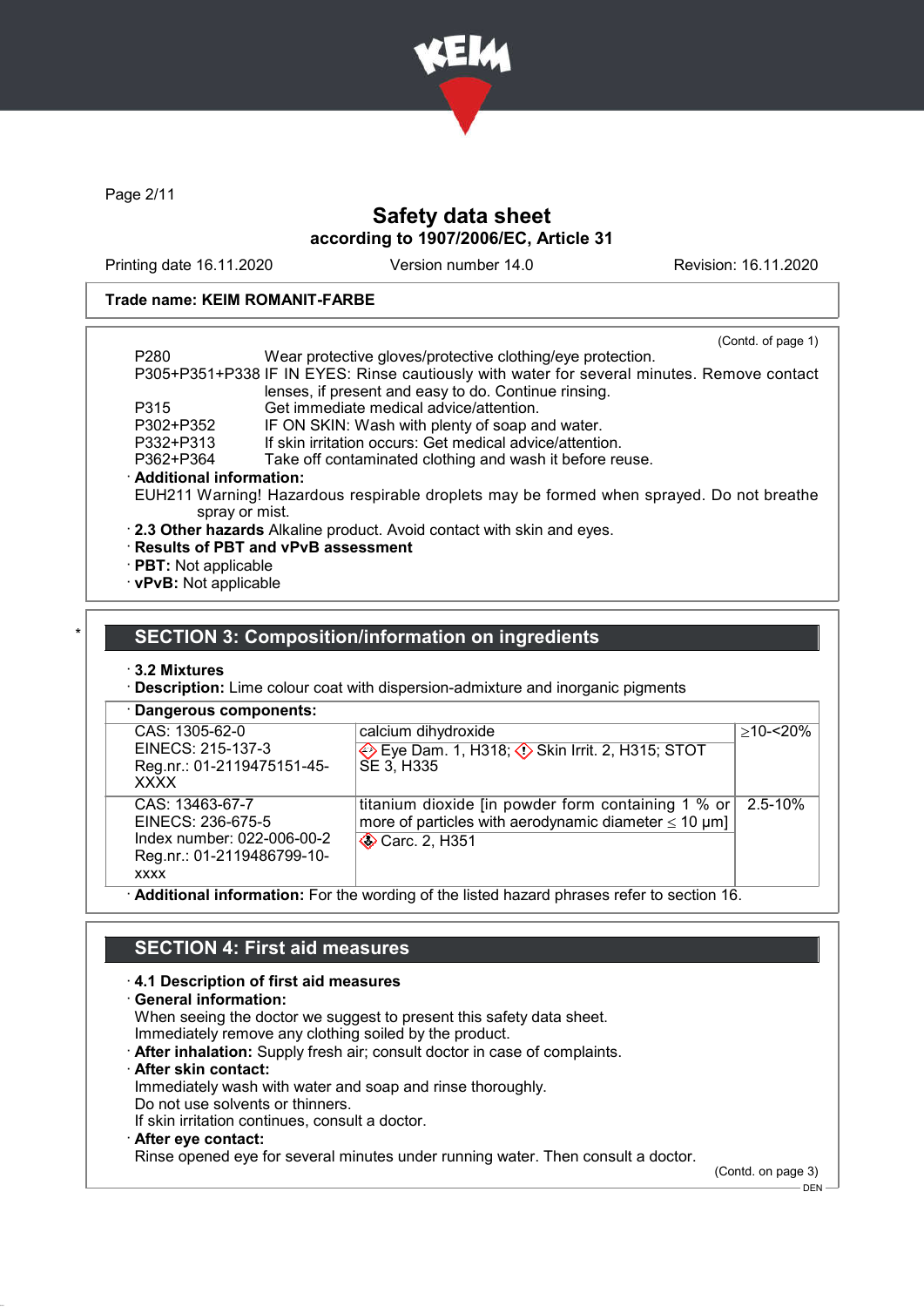

Page 3/11

## Safety data sheet according to 1907/2006/EC, Article 31

Printing date 16.11.2020 Version number 14.0 Revision: 16.11.2020

(Contd. of page 2)

### Trade name: KEIM ROMANIT-FARBE

#### · After swallowing:

Rinse mouth and throat well with water. Do not induce vomiting; call for medical help immediately.

- · 4.2 Most important symptoms and effects, both acute and delayed
- No further relevant information available.
- · 4.3 Indication of any immediate medical attention and special treatment needed
- No further relevant information available.

### SECTION 5: Firefighting measures

- · 5.1 Extinguishing media
- · Suitable extinguishing agents:

Product itself does not burn. Co-ordinate fire-fighting measures to the fire surroundings.

- · 5.2 Special hazards arising from the substance or mixture
- No further relevant information available.
- · 5.3 Advice for firefighters
- · Specila protective equipment: Wear self-contained respiratory protective device.
- · Additional information

Dispose of fire debris and contaminated fire fighting water in accordance with official regulations. In case of fire do not breathe smoke, fumes and vapours.

## SECTION 6: Accidental release measures

| $\cdot$ 6.1 Personal precautions, protective equipment and emergency procedures<br>Respect the protection rules (see section 7 a. 8).<br>Ensure adequate ventilation<br>Avoid contact with skin and eyes.<br>Particular danger of slipping on leaked/spilled product.<br>6.2 Environmental precautions:<br>Do not allow product to reach soil, sewage system or any water course.<br>Follow local governmental rules and regulations.<br>6.3 Methods and material for containment and cleaning up:<br>Absorb with liquid-binding material (sand, diatomite, acid binders, universal binders, sawdust).<br>Danger of slipping!<br>Ensure adequate ventilation.<br>Dispose of the material collected according to regulations.<br>Clear contaminated areas thoroughly.<br>6.4 Reference to other sections<br>See Section 7 for information on safe handling.<br>See Section 8 for information on personal protection equipment.<br>See Section 13 for disposal information. |         |
|---------------------------------------------------------------------------------------------------------------------------------------------------------------------------------------------------------------------------------------------------------------------------------------------------------------------------------------------------------------------------------------------------------------------------------------------------------------------------------------------------------------------------------------------------------------------------------------------------------------------------------------------------------------------------------------------------------------------------------------------------------------------------------------------------------------------------------------------------------------------------------------------------------------------------------------------------------------------------|---------|
|                                                                                                                                                                                                                                                                                                                                                                                                                                                                                                                                                                                                                                                                                                                                                                                                                                                                                                                                                                           | $DEN -$ |

(Contd. on page 4)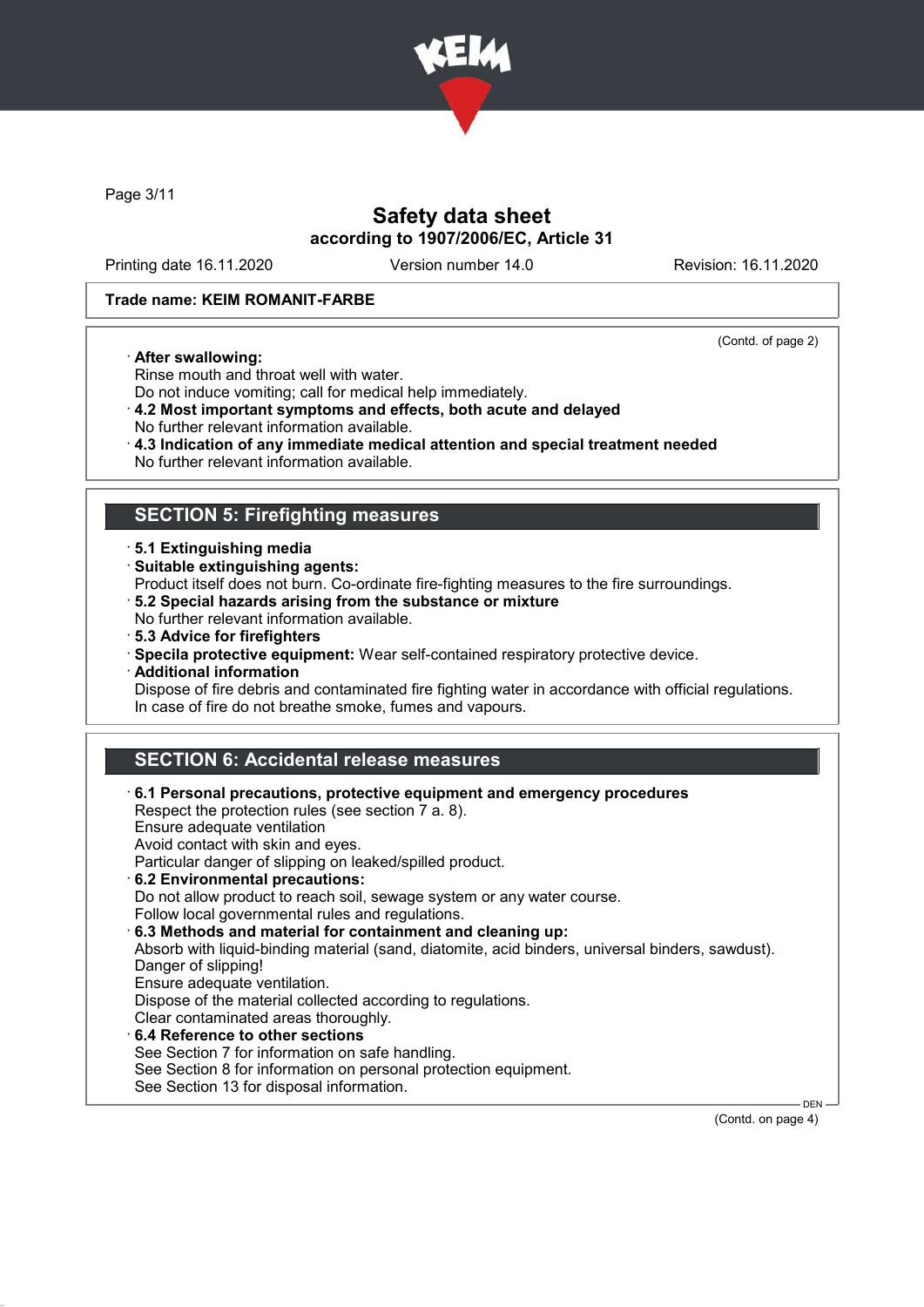

Page 4/11

## Safety data sheet according to 1907/2006/EC, Article 31

Printing date 16.11.2020 Version number 14.0 Revision: 16.11.2020

### Trade name: KEIM ROMANIT-FARBE

(Contd. of page 3)

### SECTION 7: Handling and storage · 7.1 Precautions for safe handling Keep receptacles tightly sealed. Avoid contact with skin and eyes. Do not inhale aerosols. Ensure good ventilation/exhaustion at the workplace. See item 8 (8.2) for information about suitable protective equipment and technical precautions. Respect the protection rules. Information about fire - and explosion protection: The product is not flammable. No special measures required. · 7.2 Conditions for safe storage, including any incompatibilities · Storage: Requirements to be met by storerooms and receptacles: Store only in unopened original receptacles. Keep in the original containers in a cool and dry place. Unsuitable material for receptacles and pipes: Aluminium Zinc · Information about storage in one common storage facility: Do not store together with acids. · Further information about storage conditions: Keep container tightly sealed. Store in a cool place. Protect from frost. Protect from heat and direct sunlight. · Storage class: 12

· 7.3 Specific end use(s) No further relevant information available.

### SECTION 8: Exposure controls/personal protection

· 8.1 Control parameters

· Ingredients with limit values that require monitoring at the workplace:

1305-62-0 calcium dihydroxide

AGW (Germany) Long-term value: 1E mg/m<sup>3</sup> 2(I);Y, EU, DFG

### 13463-67-7 titanium dioxide [in powder form containing 1 % or more of particles with aerodynamic diameter ≤ 10 μm]

AGW (Germany) Long-term value: 1.25\* 10\*\* mg/m<sup>3</sup> 2(II);\*alveolengängig\*\*einatembar; AGS, DFG

· DNELs

### 1305-62-0 calcium dihydroxide

| Inhalative Acute - local effects                                         | $\frac{1}{4}$ mg/m <sup>3</sup> (consumer) |
|--------------------------------------------------------------------------|--------------------------------------------|
| $\vert$ Long-term - local effects $\vert$ 1 mg/m <sup>3</sup> (consumer) |                                            |

(Contd. on page 5)

DEN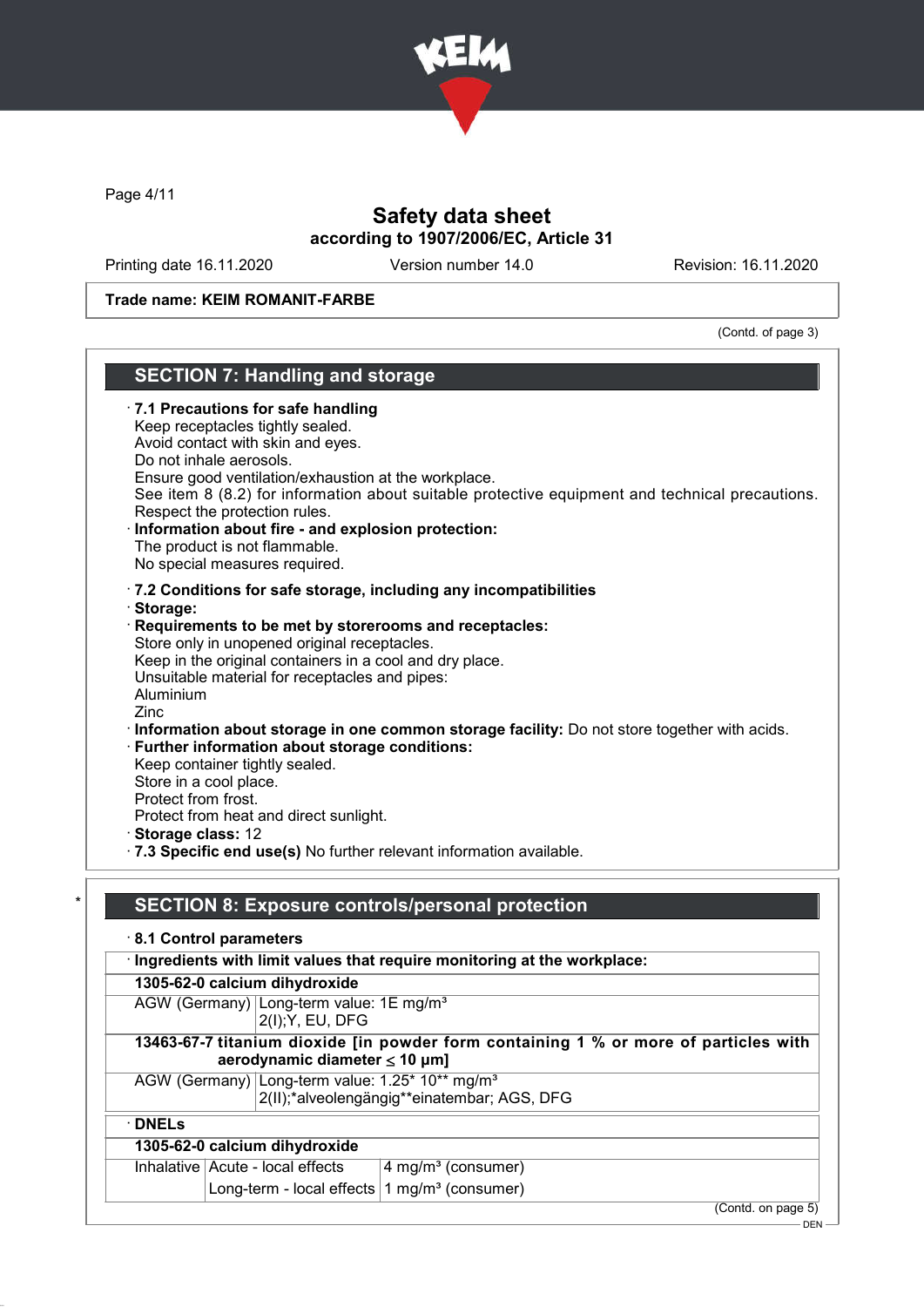

Page 5/11

## Safety data sheet according to 1907/2006/EC, Article 31

Printing date 16.11.2020 Version number 14.0 Revision: 16.11.2020

### Trade name: KEIM ROMANIT-FARBE

|                                                                                                                                                                                                                                                                                                                                                                                                                                                                                                                                                                                                                                                                                                                                                                                                                                                                                                                                                                                                                                                              | (Contd. of page 4)              |
|--------------------------------------------------------------------------------------------------------------------------------------------------------------------------------------------------------------------------------------------------------------------------------------------------------------------------------------------------------------------------------------------------------------------------------------------------------------------------------------------------------------------------------------------------------------------------------------------------------------------------------------------------------------------------------------------------------------------------------------------------------------------------------------------------------------------------------------------------------------------------------------------------------------------------------------------------------------------------------------------------------------------------------------------------------------|---------------------------------|
| · PNECs<br>1305-62-0 calcium dihydroxide                                                                                                                                                                                                                                                                                                                                                                                                                                                                                                                                                                                                                                                                                                                                                                                                                                                                                                                                                                                                                     |                                 |
| Aquatic compartment - freshwater                                                                                                                                                                                                                                                                                                                                                                                                                                                                                                                                                                                                                                                                                                                                                                                                                                                                                                                                                                                                                             | 0.49 mg/l (freshwater)          |
|                                                                                                                                                                                                                                                                                                                                                                                                                                                                                                                                                                                                                                                                                                                                                                                                                                                                                                                                                                                                                                                              |                                 |
| Aquatic compartment - marine water                                                                                                                                                                                                                                                                                                                                                                                                                                                                                                                                                                                                                                                                                                                                                                                                                                                                                                                                                                                                                           | 0.32 mg/l (marine water)        |
| Aquatic compartment - water, intermittent releases                                                                                                                                                                                                                                                                                                                                                                                                                                                                                                                                                                                                                                                                                                                                                                                                                                                                                                                                                                                                           | 0.49 mg/l (not specified)       |
| Terrestrial compartment - soil                                                                                                                                                                                                                                                                                                                                                                                                                                                                                                                                                                                                                                                                                                                                                                                                                                                                                                                                                                                                                               | 1,080 mg/kg dw (soil)           |
| Sewage treatment plant                                                                                                                                                                                                                                                                                                                                                                                                                                                                                                                                                                                                                                                                                                                                                                                                                                                                                                                                                                                                                                       | 3 mg/l (sewage treatment plant) |
| Additional information: The lists valid during the making were used as basis.                                                                                                                                                                                                                                                                                                                                                                                                                                                                                                                                                                                                                                                                                                                                                                                                                                                                                                                                                                                |                                 |
| 8.2 Exposure controls<br>Personal protective equipment:<br><b>General protective and hygienic measures:</b><br>Avoid contact with the eyes and skin.<br>Do not inhale aerosols.<br>Wash hands before breaks and at the end of work.<br>Immediately remove all soiled and contaminated clothing.<br>Ensure that washing facilities are available at the work place.<br><b>Respiratory protection:</b><br>Use suitable respiratory protective device only when aerosol or mist is formed.<br>Filter: FFP2<br><b>Protection of hands:</b><br>Protective gloves<br>Alkaline resistant gloves<br><b>Material of gloves</b><br>suitable material e.g.:<br>Nitrile impregnated cotton-gloves<br>Butyl rubber, BR<br>Recommended thickness of the material: $\geq 0.5$ mm<br>PVC or PE gloves<br>Recommended thickness of the material: $\geq 0.5$ mm<br>The selection of the suitable gloves does not only depend on the material, but also on further marks<br>of quality and varies from manufacturer to manufacturer. As the product is a preparation of several |                                 |
| substances, the resistance of the glove material can not be calculated in advance and has therefore                                                                                                                                                                                                                                                                                                                                                                                                                                                                                                                                                                                                                                                                                                                                                                                                                                                                                                                                                          |                                 |
| to be checked prior to the application.                                                                                                                                                                                                                                                                                                                                                                                                                                                                                                                                                                                                                                                                                                                                                                                                                                                                                                                                                                                                                      |                                 |
| Penetration time of glove material                                                                                                                                                                                                                                                                                                                                                                                                                                                                                                                                                                                                                                                                                                                                                                                                                                                                                                                                                                                                                           |                                 |
| Value for the permeation: level $\geq 6$ (480 min)<br>The determined penetration times according to EN 16523-1:2015 are not performed under practical                                                                                                                                                                                                                                                                                                                                                                                                                                                                                                                                                                                                                                                                                                                                                                                                                                                                                                        |                                 |
| conditions. Therefore a maximum wearing time, which corresponds to 50% of the penetration time,                                                                                                                                                                                                                                                                                                                                                                                                                                                                                                                                                                                                                                                                                                                                                                                                                                                                                                                                                              |                                 |
| is recommended.                                                                                                                                                                                                                                                                                                                                                                                                                                                                                                                                                                                                                                                                                                                                                                                                                                                                                                                                                                                                                                              |                                 |
| The exact break trough time has to be found out by the manufacturer of the protective gloves and                                                                                                                                                                                                                                                                                                                                                                                                                                                                                                                                                                                                                                                                                                                                                                                                                                                                                                                                                             |                                 |
| has to be observed.<br>Eye protection: Tightly sealed goggles                                                                                                                                                                                                                                                                                                                                                                                                                                                                                                                                                                                                                                                                                                                                                                                                                                                                                                                                                                                                |                                 |
| <b>Body protection:</b>                                                                                                                                                                                                                                                                                                                                                                                                                                                                                                                                                                                                                                                                                                                                                                                                                                                                                                                                                                                                                                      |                                 |
| Protective work clothing                                                                                                                                                                                                                                                                                                                                                                                                                                                                                                                                                                                                                                                                                                                                                                                                                                                                                                                                                                                                                                     |                                 |
| After contact with skin wash thoroughly with water and apply lotion.                                                                                                                                                                                                                                                                                                                                                                                                                                                                                                                                                                                                                                                                                                                                                                                                                                                                                                                                                                                         |                                 |
|                                                                                                                                                                                                                                                                                                                                                                                                                                                                                                                                                                                                                                                                                                                                                                                                                                                                                                                                                                                                                                                              | (Contd. on page 6)              |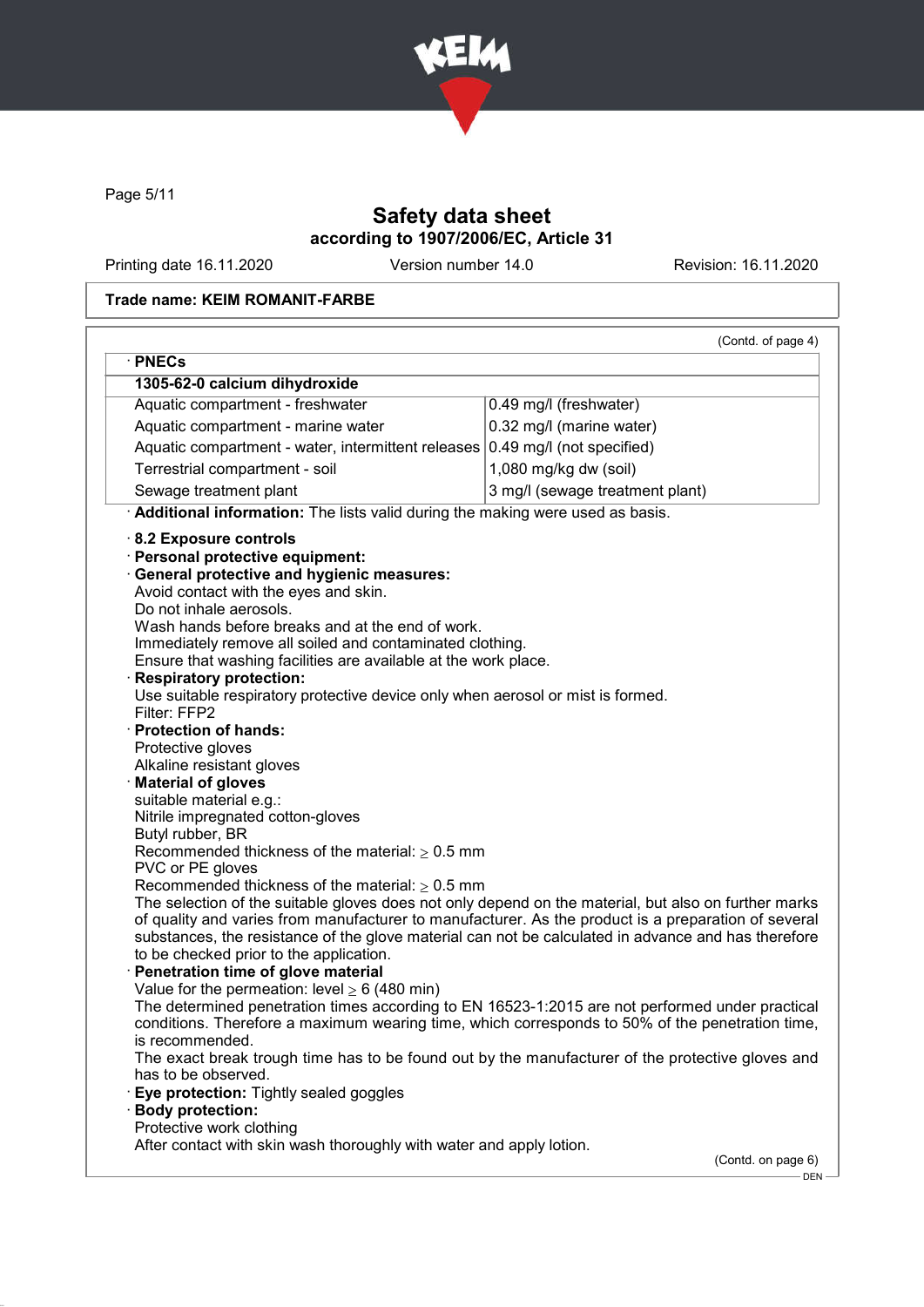

Page 6/11

## Safety data sheet according to 1907/2006/EC, Article 31

Printing date 16.11.2020 Version number 14.0 Revision: 16.11.2020

(Contd. of page 5)

### Trade name: KEIM ROMANIT-FARBE

#### · Limitation and supervision of exposure into the environment See Section 12 and 6.2

No further relevant information available.

# SECTION 9: Physical and chemical properties

| 9.1 Information on basic physical and chemical properties<br><b>General Information</b> |                                               |
|-----------------------------------------------------------------------------------------|-----------------------------------------------|
| · Appearance:                                                                           |                                               |
| · Form:                                                                                 | Pasty                                         |
| · Colour:                                                                               | Different, according to colouring.            |
| · Odour:                                                                                | Odourless                                     |
| Odour threshold:                                                                        | Not determined                                |
| · pH-value:                                                                             | Alkaline                                      |
| Change in condition                                                                     |                                               |
| · Melting point/freezing point:                                                         | Not determined                                |
| Initial boiling point and boiling range: Not determined                                 |                                               |
| · Flash point:                                                                          | Not applicable                                |
| · Flammability (solid, gas):                                                            | Not applicable                                |
| · Ignition temperature:                                                                 | Not determined                                |
| · Decomposition temperature:                                                            | Not determined                                |
| · Auto-ignition temperature:                                                            | Product is not selfigniting.                  |
| <b>Explosive properties:</b>                                                            | Product does not present an explosion hazard. |
| <b>Explosion limits:</b>                                                                |                                               |
| · Lower:                                                                                | Not applicable                                |
| · Upper:                                                                                | Not applicable                                |
| Oxidising properties:                                                                   | Not applicable                                |
| · Vapour pressure:                                                                      | Not determined.                               |
| · Density at 20 °C:                                                                     | 1.2-1.5 $*$ g/cm <sup>3</sup>                 |
| · Relative density                                                                      | Not determined                                |
| · Vapour density                                                                        | Not applicable.                               |
| <b>Evaporation rate</b>                                                                 | Not applicable.                               |
| · Solubility in / Miscibility with                                                      |                                               |
| water at 20 °C:                                                                         | < 2 g/l (Ca(OH)                               |
|                                                                                         | <b>Miscible</b>                               |
| · Partition coefficient: n-octanol/water: Not applicable                                |                                               |
| · Viscosity:<br>Dynamic at 20 °C:                                                       | 2000-4000* mPas                               |
|                                                                                         | (Contd. on page 7)<br>$-$ DEN $-$             |
|                                                                                         |                                               |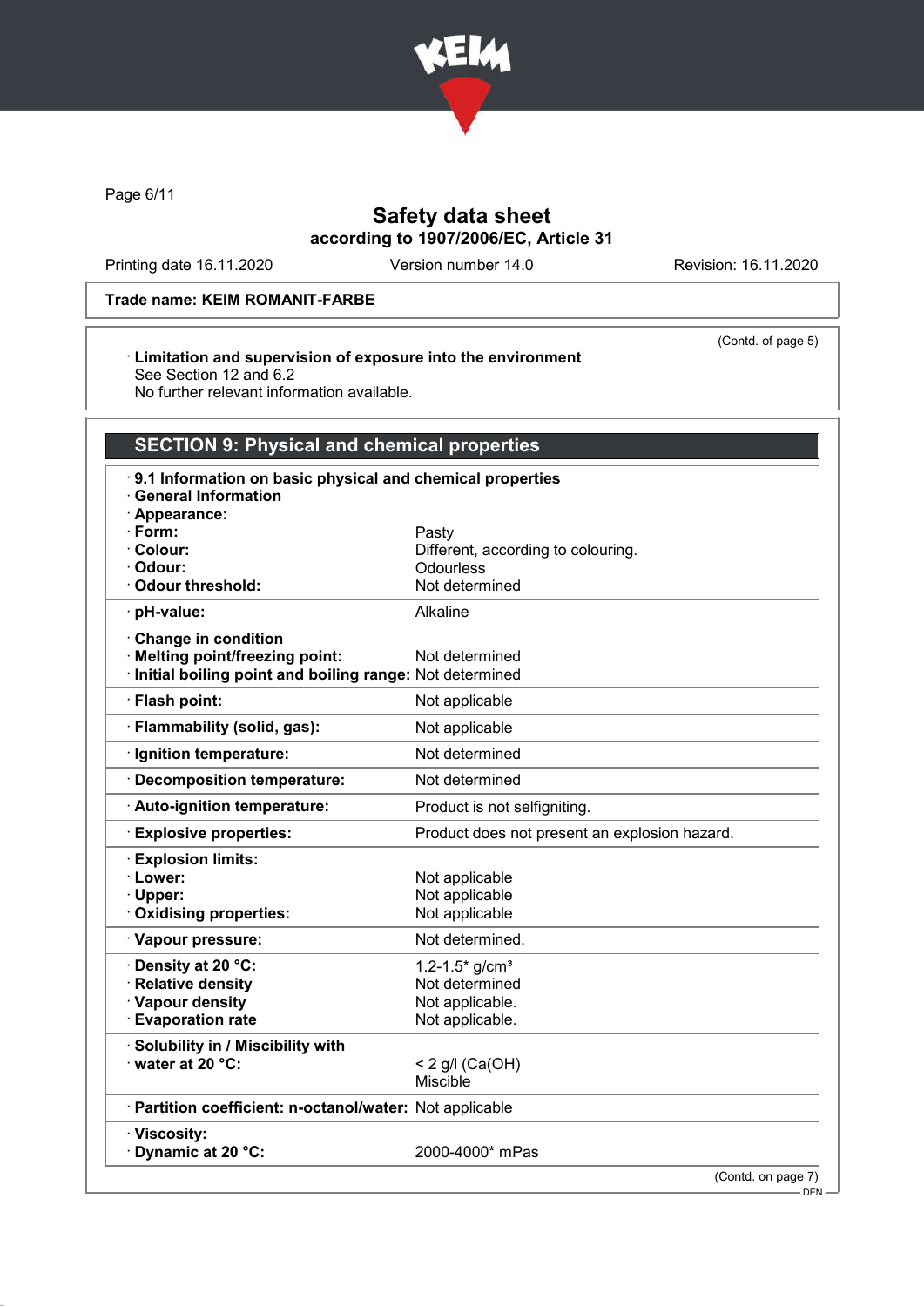

Page 7/11

## Safety data sheet according to 1907/2006/EC, Article 31

Printing date 16.11.2020 Version number 14.0 Revision: 16.11.2020

(Contd. of page 6)

### Trade name: KEIM ROMANIT-FARBE

• **Kinematic:** Not determined<br> **9.2 Other information Example 12 and 13 and 14 and 15 and 16 and 16 and 16 and 16 and 16 and 16 and 16 and 16 and 16 and 16 and 16 and 16 and 16 and 16 and 16 and 16 and 16 and 16 and 16 a** 

\* The values are for freshly produced material and may change with the time.

### SECTION 10: Stability and reactivity

### · 10.1 Reactivity

Reacts in the setting phase with carbon dioxide (CO2) from the air: Ca(OH)2 + CO2 -->CaCO3 + H2O.

- · 10.2 Chemical stability Stable under normal conditions of storage and use.
- · Thermal decomposition / conditions to be avoided: Stable at environment temperature.
- No decomposition if used and stored according to specifications. · 10.3 Possibility of hazardous reactions
- Reacts with light alloys in the presence of moisture to form hydrogen. Reacts with strong acids and oxidising agents.
- · 10.4 Conditions to avoid No further relevant information available.
- · 10.5 Incompatible materials:
- Acids
- Aluminium
- · 10.6 Hazardous decomposition products:

No hazardous decomposition products if stored and handled as prescribed.

## **SECTION 11: Toxicological information**

· 11.1 Information on toxicological effects

· Acute toxicity Based on available data, the classification criteria are not met.

### · LD/LC50 values relevant for classification: 1305-62-0 calcium dihydroxide Oral | LD50 | 7,340 mg/kg (rat) 13463-67-7 titanium dioxide [in powder form containing 1 % or more of particles with aerodynamic diameter ≤ 10 μm] Inhalative  $ATE$  mix (4h)  $>5$  mg/l (inhalation) ATE mix  $\vert$  >2,000 mg/kg (dermal) >2,000 mg/kg (orally) NOAEL 3,500 mg/kg /Oral (rat) (90d) · Primary irritant effect: · Skin corrosion/irritation Causes skin irritation. · Serious eye damage/irritation Causes serious eye damage. · during inhalation: Irritant effect possible. · during swallowing: Irritant effect possible

(Contd. on page 8)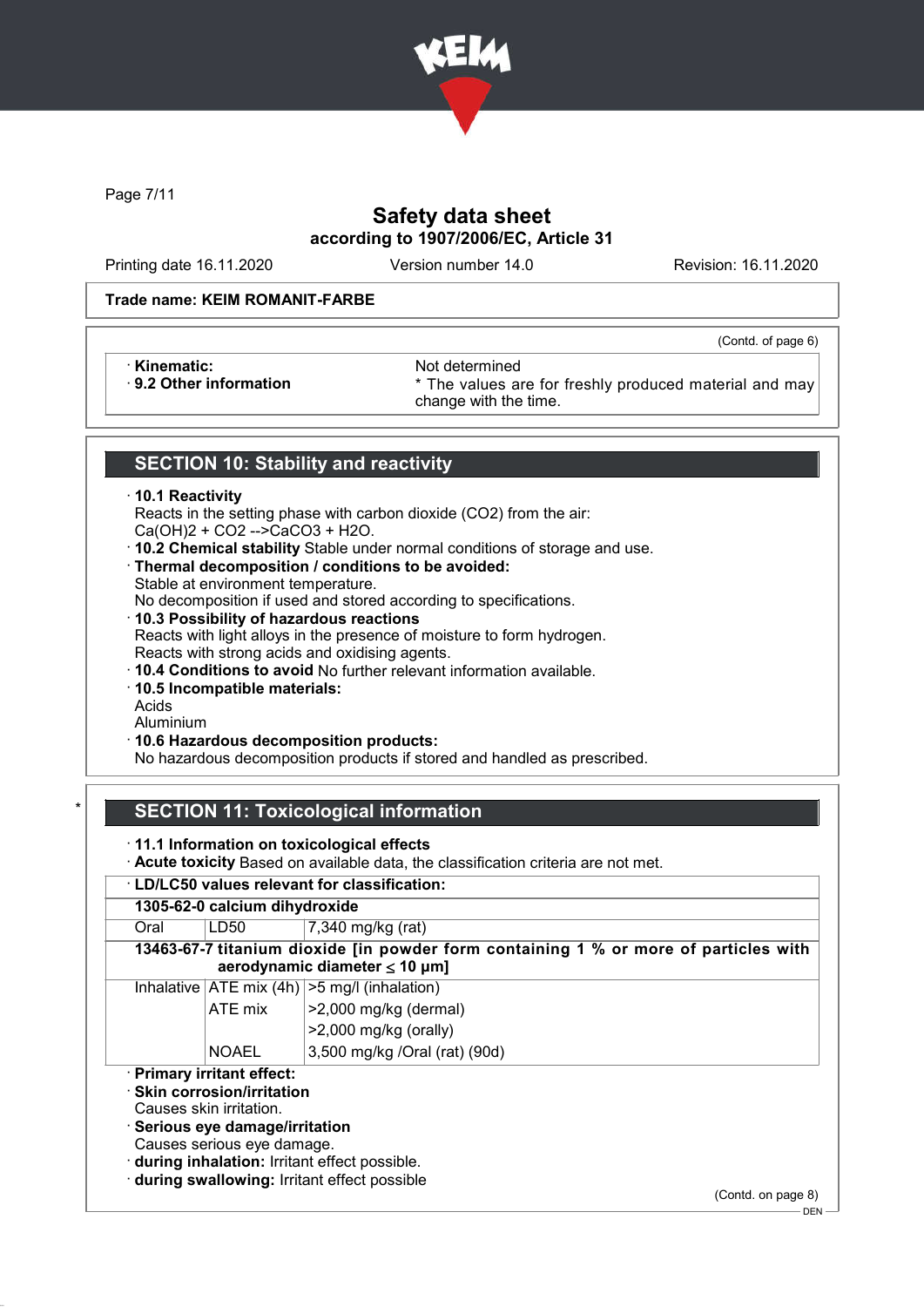

Page 8/11

## Safety data sheet according to 1907/2006/EC, Article 31

Printing date 16.11.2020 Version number 14.0 Revision: 16.11.2020

### Trade name: KEIM ROMANIT-FARBE

(Contd. of page 7)

· Respiratory or skin sensitisation Based on available data, the classification criteria are not met. · Other information (about experimental toxicology):

Experimental analysis are not available.

The product was not tested. The statements on toxicology have been derived from the properties of the individual components.

**Repeated dose toxicity** 

13463-67-7 titanium dioxide [in powder form containing 1 % or more of particles with aerodynamic diameter  $\leq 10 \mu m$ ]

Inhalative  $NOAEC$  10 mg/m<sup>3</sup> (rat) (90d)

· CMR effects (carcinogenity, mutagenicity and toxicity for reproduction) Not applicable

· Germ cell mutagenicity Based on available data, the classification criteria are not met.

· Carcinogenicity Based on available data, the classification criteria are not met.

· Reproductive toxicity Based on available data, the classification criteria are not met.

· STOT-single exposure Based on available data, the classification criteria are not met.

· STOT-repeated exposure Based on available data, the classification criteria are not met.

· Aspiration hazard Based on available data, the classification criteria are not met.

## **SECTION 12: Ecological information**

· 12.1 Toxicity

Aquatic toxicity:

1305-62-0 calcium dihydroxide

|                   | CL 50/96h   160 mg/l (fish)                                                                                                                                                                                                                                      |
|-------------------|------------------------------------------------------------------------------------------------------------------------------------------------------------------------------------------------------------------------------------------------------------------|
|                   | 13463-67-7 titanium dioxide [in powder form containing 1 % or more of particles with<br>aerodynamic diameter $\leq 10$ µm]                                                                                                                                       |
| <b>NOEC</b>       | $\geq$ 100,000 mg/kg (sediment fresh water)                                                                                                                                                                                                                      |
| EC50              | >100 mg/kg (freshwater alga) (OECD 201)                                                                                                                                                                                                                          |
| EC 50             | >10,000 mg/l (algae) (ISO 10253)                                                                                                                                                                                                                                 |
| LC 50             | >10,000 mg/l (marine fish) (OECD 203)                                                                                                                                                                                                                            |
|                   | >1,000 mg/l (freshwater fish) (EPA-540/9-85-006)                                                                                                                                                                                                                 |
|                   | >1,000 mg/l (daphnia) (OECD 202)                                                                                                                                                                                                                                 |
| · AOX-indication: | . 12.2 Persistence and degradability No further relevant information available.<br>12.3 Bioaccumulative potential Does not accumulate in organisms<br>. 12.4 Mobility in soil No further relevant information available.<br>· Additional ecological information: |
|                   | Due to the substance of content which do not include organic jointed halogens, the product can not<br>take influence on the AOX-load of the waste water.                                                                                                         |
|                   | According to the formulation contains the following heavy metals and compounds from the<br>EU guideline NO. 2006/11/EC:                                                                                                                                          |

The product contains TiO2.

(Contd. on page 9)

 $-$  DEN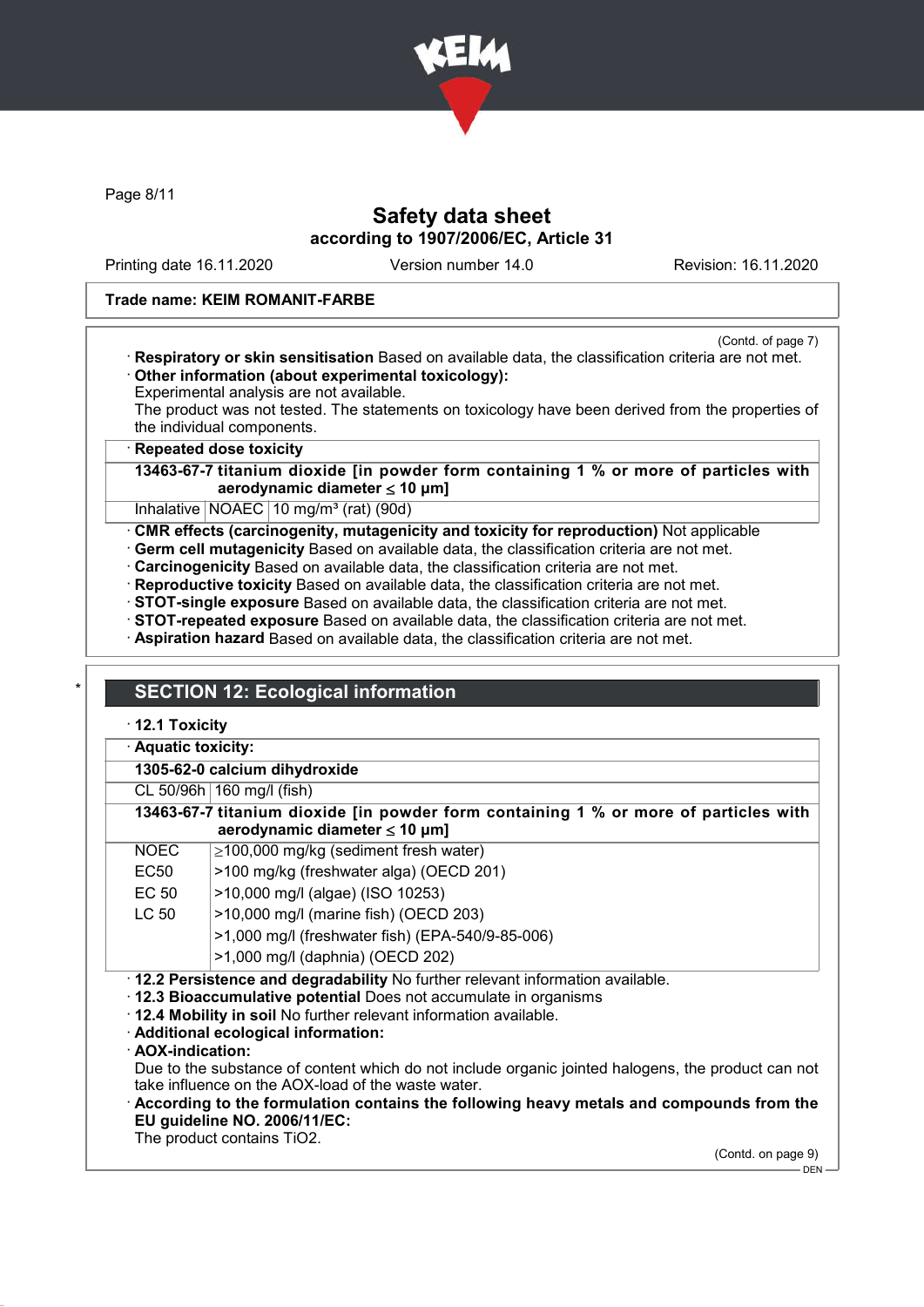

Page 9/11

## Safety data sheet according to 1907/2006/EC, Article 31

Printing date 16.11.2020 Version number 14.0 Revision: 16.11.2020

(Contd. of page 8)

### Trade name: KEIM ROMANIT-FARBE

#### · General notes:

At present there are no ecotoxicological assessments.

The statements on ecotoxicology have been derived from the properties of the individual components.

Do not allow product to reach ground water, water course or sewage system.

Water hazard class 1 (German Regulation) (Self-assessment): slightly hazardous for water

#### · 12.5 Results of PBT and vPvB assessment

· PBT: Not applicable

· vPvB: Not applicable

· 12.6 Other adverse effects No further relevant information available.

### SECTION 13: Disposal considerations

#### · 13.1 Waste treatment methods

**Recommendation** 

Disposal must be made according to official regulations.

Must not be disposed with household garbage. Do not allow product to reach sewage system.

### · European waste catalogue

08 01 11\* waste paint and varnish containing organic solvents or other hazardous substances

#### · Uncleaned packaging:

### · Recommendation:

Disposal must be made according to official regulations.

Only empty containers may be recycled.

**Recommended cleansing agents:** Water, if necessary with cleansing agents.

| <b>SECTION 14: Transport information</b>                          |                                                                             |
|-------------------------------------------------------------------|-----------------------------------------------------------------------------|
| $\cdot$ 14.1 UN-Number<br>· ADR, IMDG<br>$\cdot$ IATA             | Void<br><b>UN3266</b>                                                       |
| 14.2 UN proper shipping name<br>$\cdot$ ADR, IMDG<br>$\cdot$ IATA | Void<br>CORROSIVE LIQUID, BASIC, INORGANIC,<br>N.O.S. (CALCIUM DIHYDROXIDE) |
| 14.3 Transport hazard class(es)                                   |                                                                             |
| $\cdot$ ADR, IMDG<br>· Class                                      | Void                                                                        |
|                                                                   | (Contd. on page 10)<br>$DEN -$                                              |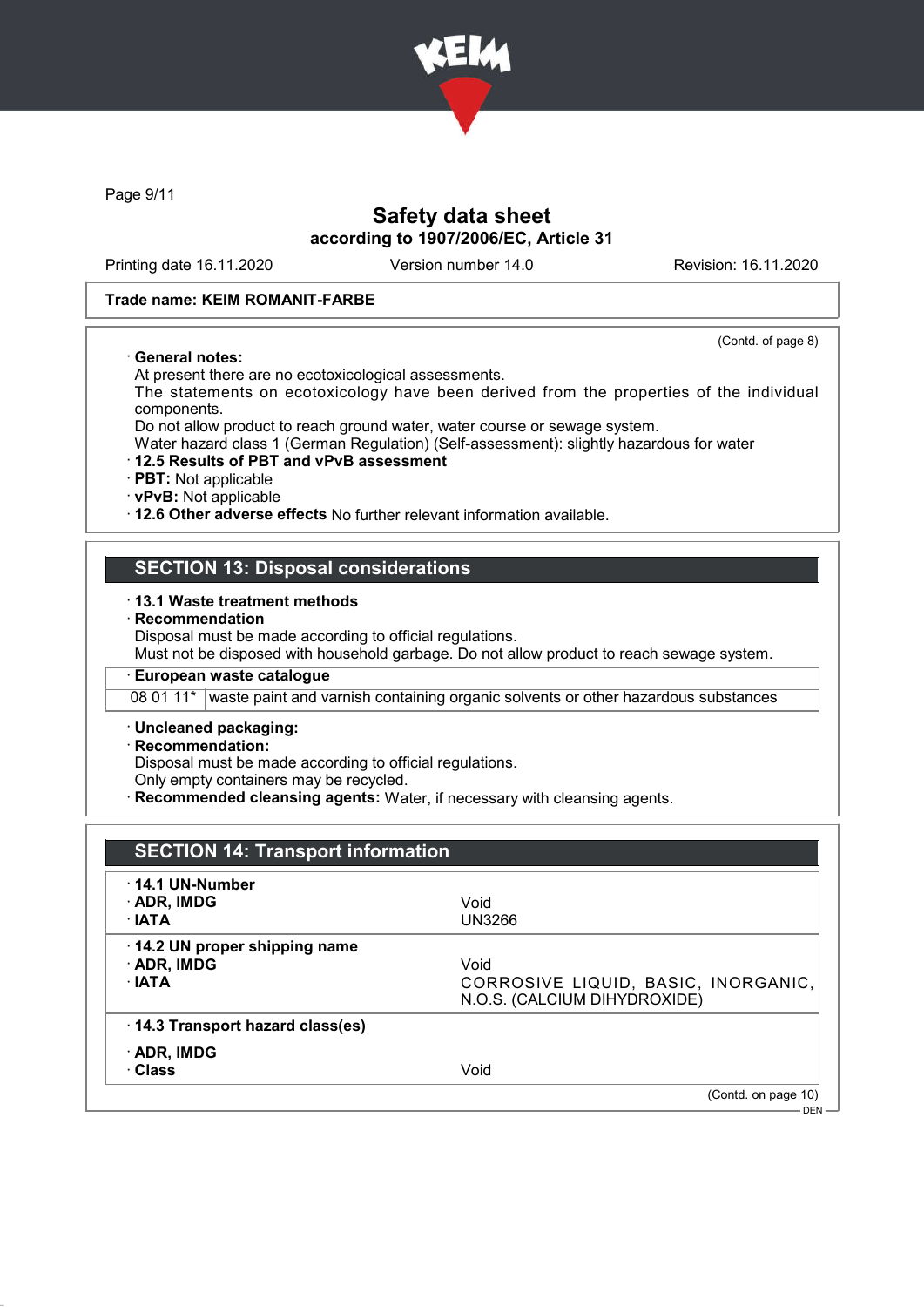

Page 10/11

## Safety data sheet according to 1907/2006/EC, Article 31

Printing date 16.11.2020 Version number 14.0 Revision: 16.11.2020

#### Trade name: KEIM ROMANIT-FARBE

|                                                                            | (Contd. of page 9)                                               |
|----------------------------------------------------------------------------|------------------------------------------------------------------|
| $\cdot$ IATA                                                               |                                                                  |
|                                                                            |                                                                  |
| · Class                                                                    | 8 Corrosive substances.                                          |
| · Label                                                                    | 8                                                                |
| 14.4 Packing group                                                         |                                                                  |
| · ADR, IMDG                                                                | Void                                                             |
| · IATA                                                                     | Ш                                                                |
| 14.5 Environmental hazards:                                                |                                                                  |
| · Marine pollutant:                                                        | No                                                               |
| 14.6 Special precautions for user                                          | Not applicable                                                   |
| 14.7 Transport in bulk according to Annex II<br>of Marpol and the IBC Code | Not applicable                                                   |
| · Transport/Additional information:                                        |                                                                  |
| $\cdot$ ADR                                                                |                                                                  |
| · Remarks:                                                                 | Not classified as dangerous good according to<br>ADR/RID-GGVS/E. |
| $\cdot$ IMDG                                                               |                                                                  |
| $\cdot$ Remarks:                                                           | Not classified as dangerous good according to<br>IMDG/GGVSee.    |
|                                                                            |                                                                  |

### SECTION 15: Regulatory information

- · 15.1 Safety, health and environmental regulations/legislation specific for the substance or mixture
- · Labelling according to Regulation (EC) No 1272/2008 For information on labelling please refer to section 2 of this document.
- · Directive 2012/18/EU
- · Named dangerous substances ANNEX I None of the ingredients is listed.
- · DIRECTIVE 2011/65/EU on the restriction of the use of certain hazardous substances in electrical and electronic equipment – Annex II
- None of the ingredients is listed.
- · National regulations:
- · Waterhazard class: Water hazard class 1 (Self-assessment): slightly hazardous for water.

(Contd. on page 11)

DEN